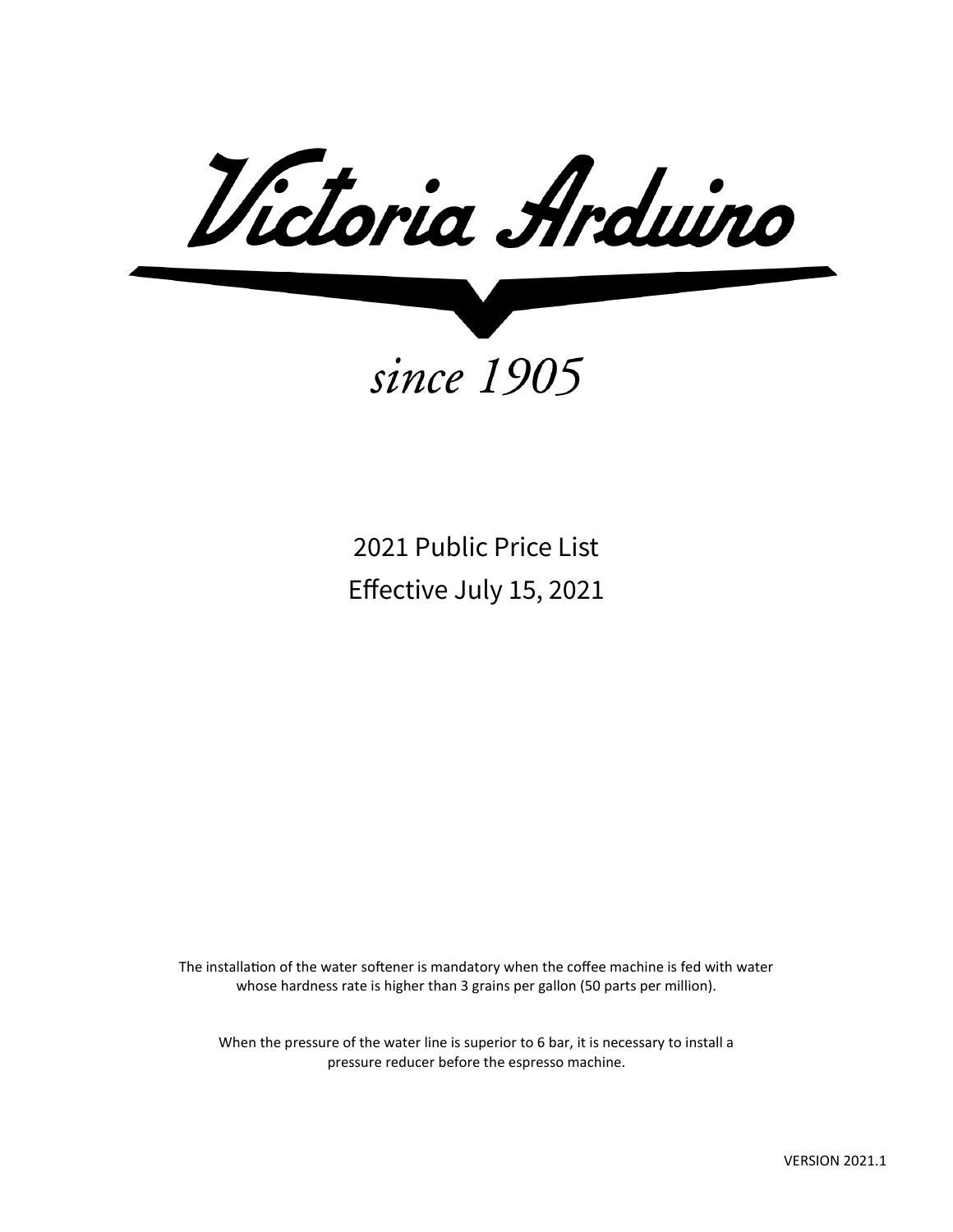| <b>Traditional Espresso Machines</b>                                         |                |                             |                    |                   |  |
|------------------------------------------------------------------------------|----------------|-----------------------------|--------------------|-------------------|--|
| Model                                                                        | Color          | Version                     | Item Code          | List Price (US\$) |  |
| VA388 Black Eagle                                                            | <b>Steelux</b> | Gravimetric T3 3gr          | MVA388GST303000003 | 29,500.00         |  |
|                                                                              | <b>Steelux</b> | Gravimetric T3 2gr          | MVA388GST302ND0001 | 26,500.00         |  |
|                                                                              | Steelux        | Volumetric T3 3gr           | MVA388AVT303000003 | 27,000.00         |  |
|                                                                              | <b>Steelux</b> | Volumetric T3 2gr           | MVA388AVT302000003 | 24,000.00         |  |
| Eagle One                                                                    | Steelux        | Volumetric T3 3gr           | MVAEGL1VN303ND0001 | 21,500.00         |  |
|                                                                              | <b>Black</b>   | Volumetric T3 3gr           | MVAEGL1VN303ND0002 | 21,500.00         |  |
|                                                                              | White          | Volumetric T3 3gr           | MVAEGL1VN303ND0003 | 21,500.00         |  |
|                                                                              | <b>Steelux</b> | Volumetric T3 2gr           | MVAEGL1VN302ND0001 | 18,500.00         |  |
|                                                                              | <b>Black</b>   | Volumetric T3 2gr           | MVAEGL1VN302ND0002 | 18,500.00         |  |
|                                                                              | White          | Volumetric T3 2gr           | MVAEGL1VN302ND0003 | 18,500.00         |  |
| Adonis Core                                                                  | <b>Steelux</b> | Digit 3gr                   | MADONS1VDG03ND0000 | 18,500.00         |  |
|                                                                              | <b>Steelux</b> | Digit 2gr                   | MADONS1VDG02ND0001 | 16,000.00         |  |
| VA358 White Eagle                                                            | <b>Black</b>   | Digit 3gr                   | MVA358AVDG03ND0001 | 17,700.00         |  |
|                                                                              | <b>Black</b>   | Digit 2gr                   | MVA358AVDG02ND0001 | 15,150.00         |  |
| E1 Prima 1gr<br>*Please confirm<br>pricing with your<br>sales representative | White          | Volumetric T3 w/ Easy Cream | MVAE1PRVN3010062   | 6,990.00*         |  |
|                                                                              | <b>Black</b>   | Volumetric T3 w/ Easy Cream | MVAE1PRVN3010063   | 6,990.00*         |  |
|                                                                              | <b>Steelux</b> | Volumetric T3 w/ Easy Cream | MVAE1PRVN3010064   | 6,990.00*         |  |
|                                                                              | White          | Volumetric T3 1gr           | MVAE1PRVN3010051   | 5,990.00*         |  |
|                                                                              | <b>Black</b>   | Volumetric T3 1gr           | MVAE1PRVN3010052   | 5,990.00*         |  |
|                                                                              | <b>Steelux</b> | Volumetric T3 1gr           | MVAE1PRVN3010051   | 5,990.00*         |  |
| <b>Venus Bar</b>                                                             | Chrome         | Volumetric 3gr              | MMXV3CRVOL03000002 | 23,95000          |  |
| SPECIAL ORDER -<br>Other versions                                            | Copper         | Volumetric 3gr              | MMXV3RAVOL03000002 | 21,950.00         |  |
| available upon request                                                       | Chrome         | Volumetric 2gr              | MMXV2CRVOL02000002 | 21,800.00         |  |
|                                                                              | Copper         | Volumetric 2gr              | MMXV2RAVOL02000002 | 19,800.00         |  |
| Athena Leva                                                                  | Chrome         | Lever 3gr                   | MMXL3CRLEV03000003 | 13,300.00         |  |
|                                                                              | Copper         | Lever 3gr                   | MMXL3RALEV03000003 | 12,150.00         |  |
|                                                                              | Chrome         | Lever 2gr                   | MMXL2CRLEV02000003 | 10,950.00         |  |
|                                                                              | Copper         | Lever 2gr                   | MMXL2RALEV02000003 | 10,150.00         |  |